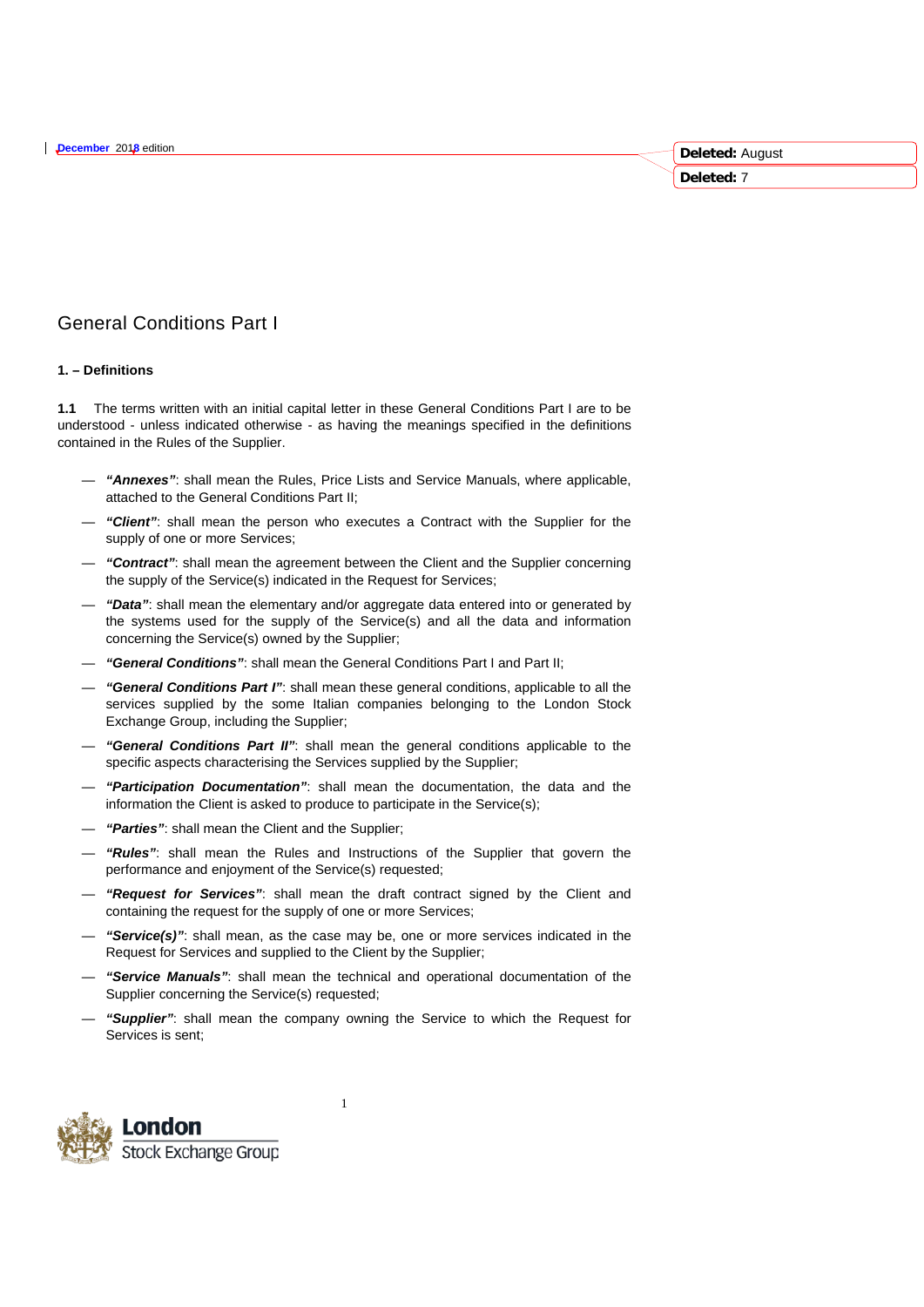- *"Technological Infrastructure"*: shall mean the hardware and/or network infrastructure and/or software products provided to the Client by the Supplier for the supply of the Service(s).
- *"Treaceability Obligations"*: shall mean the traceability of the financial flows provided by Law 136/2010, as subsequently amended and implemented.

## **2. – Object and execution of the Contract**

**2.1** The object of the Contract, to which the General Conditions and the Annexes shall apply, shall be the supply, against payment of a consideration, of the Service(s) requested by the Client.

**2.2** More specifically, the object of the Contract and of the Service(s) shall be established, for each Service, in the General Conditions Part II and the Annexes.

**2.3** In the event of conflict and/or incompatibility, including any consequent upon subsequent amendments, the Rules shall prevail over the General Conditions Part II and the latter shall prevail over the General Conditions Part I.

**2.4** The General Conditions, including the Annexes, and the Participation Documentation shall always be available on the website of the Supplier.

**2.5** The Contract shall be understood to have been executed at the time the Client receives a written communication from the Supplier of the acceptance of the Request for Services containing, *inter alia*, an indication of the day from which the Service will be supplied to the Client. However, from the time the Client receives a written communication from the Supplier with confirmation of receipt of the Request for Services and an invitation to complete the Participation Documentation, dealings between the Client and the Supplier shall be governed by the General Conditions and the Annexes insofar as they are applicable.

**2.6** The Client may request, with one or more Requests for Services, the supply of one or more Services. The Request for Services shall result, upon acceptance by the Supplier, in as many separate and independent legal relationships as the Services requested and supplied.

#### **3. – Obligations and performance of the Supplier**

**3.1** The Service shall be supplied by the Supplier in accordance with the applicable General Conditions, including the Annexes. The obligations of the Supplier shall constitute an obligation of means.

**3.2** The Supplier shall perform its obligations with all due care and professional diligence and shall make all the appropriate interventions with regard to its systems to ensure the continuity of the Service.

**3.3** If all or part of the performance inherent in the Service is interrupted, suspended, delayed or somehow the subject of anomalies, the Supplier - where possible and after informing the Client if deemed necessary - shall do whatever is necessary to resolve the problems.

**3.4** The Client acknowledges and accepts that in order to supply the Service the Supplier may avail itself of third parties, which may include but not be limited to other companies forming part **Deleted:** August **Deleted:** 7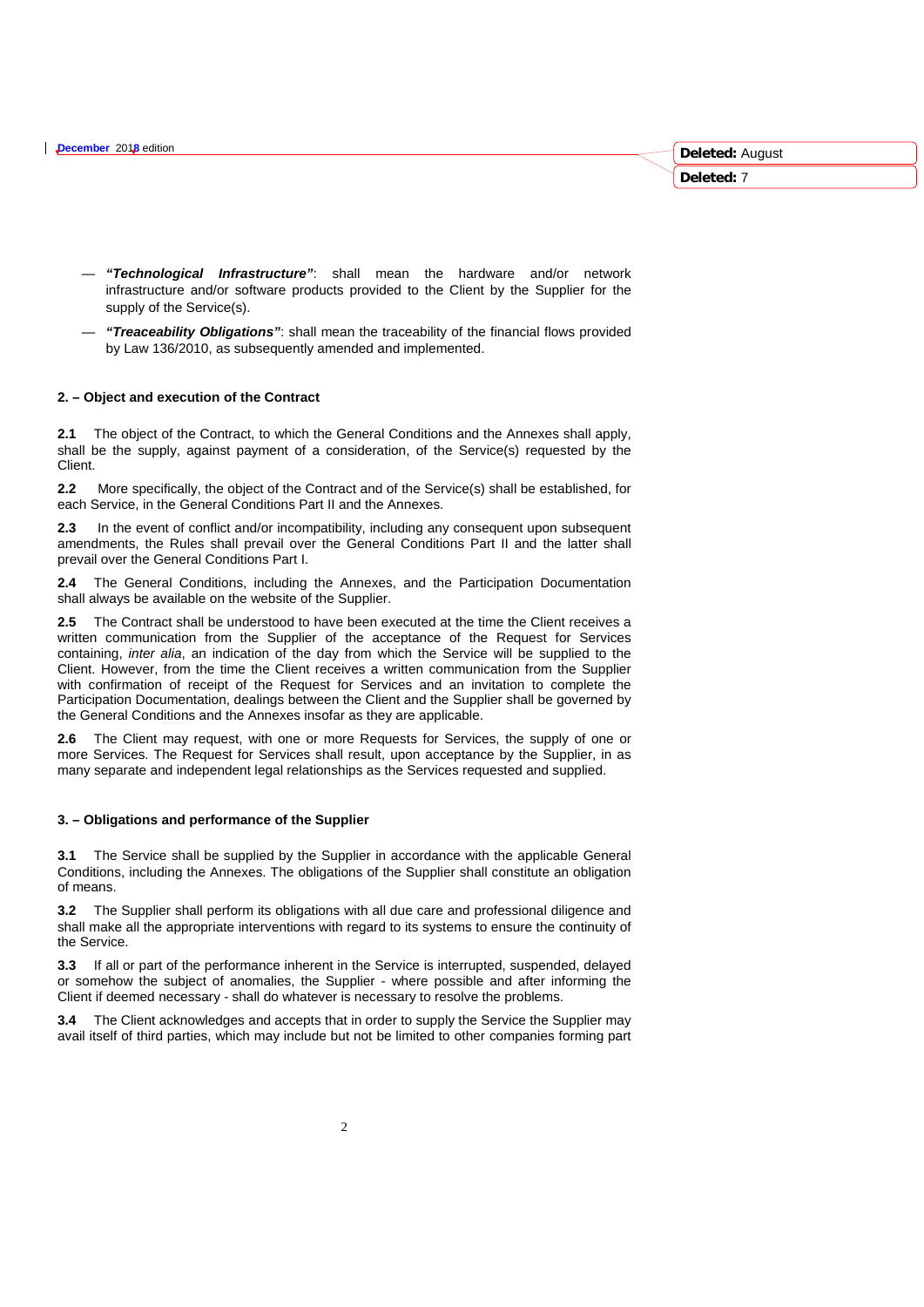of the London Stock Exchange Group plc, it being understood that the contractual relationship shall be exclusively between the Client and the Supplier.

**Deleted:** August **Deleted:** 7

**3.5** For the purposes of the preceding paragraphs the Supplier shall guarantee that it:

- a) is the owner or has valid title to the tangible and intangible goods used to supply the Service and that such goods are free from claims of third parties;
- b) has all the technology, expertise, adequately qualified staff and IT facilities needed and suitable for the supply of the Service;
- c) is the owner of the Service and holds all the related rights;
- d) has all the authorisations needed to supply the Service.

**3.6** The Supplier shall limit, suspend or cease the supply of the Service to the Client in the cases provided for in the General Conditions Part II and specified in the Annexes.

#### **4. – Obligations of the Client**

- **4.1** The Client is required to:
	- a) comply with all the provisions of the General Conditions from time to time in force including the Annexes, and to keep continuously abreast of what is published on the website of the Supplier pursuant to paragraphs 6.2 and 7.2;
	- b) sign the contracts necessary to use the Service in accordance with the rules established by the General Conditions Part II and the Annexes, equip itself, at its own expense, with the hardware, network infrastructure and software necessary to use the Service, establish the indispensable electronic links and guarantee that they are fully operational during the hours the Service is supplied;
	- c) use any Technological Infrastructure in accordance with the Annexes to the General Conditions Part II. Accordingly, the Client may not modify, adapt, transfer in any way to third parties, sell, rent, commercialise or exploit in any way or by any means all or part of any Technological Infrastructure provided or move same from where it was installed or remove any distinctive signs therefrom;
	- d) use the basic and applications software of the Service, licensed and/or sublicensed to the Client by the Supplier, the related documentation and, more generally, the Service itself and the Data exclusively for the purposes of the Service;
	- e) conserve diligently and use in accordance with the instructions received from the Supplier or contained in the Service Manuals the codes and related passwords of the Service(s) and, where applicable, the optical magnetic support containing the instructions on how to obtain by electronic means the digital certificate needed to use the Service. The Client shall be responsible for their improper use by whomsoever and for any consequences of the unauthorised use of codes, related passwords and, where applicable, digital certificates:
	- f) apply promptly to the Supplier, in the manner specified in paragraph 6.4, for the disabling of codes, related passwords and, where applicable, digital certificates if they are lost or stolen or if there are good grounds for fearing that extraneous third parties know the codes, related passwords and, where applicable, digital certificates. Following the Client's report, the Supplier shall disable the lost or stolen codes,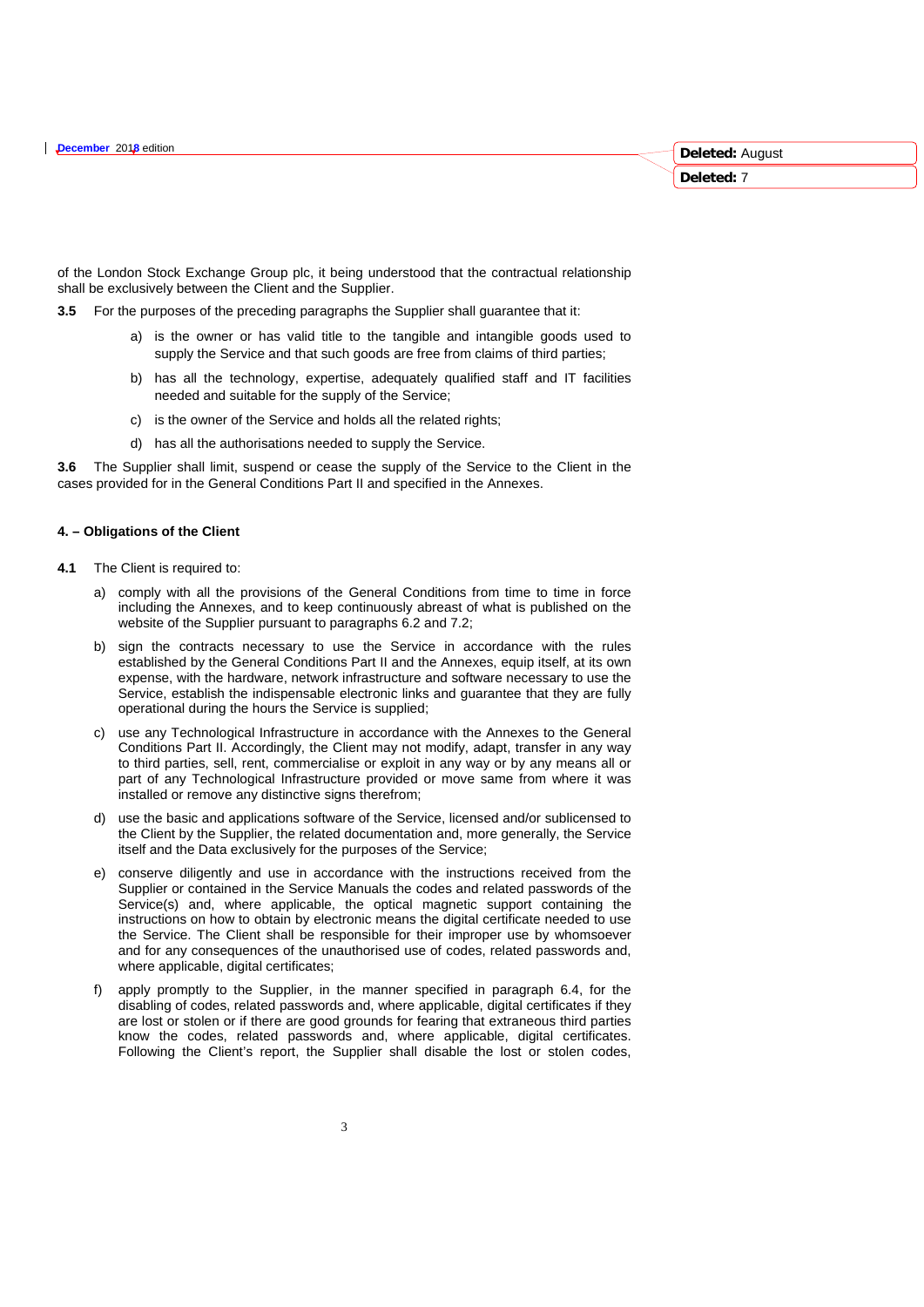ones;

related passwords and, where applicable, digital certificates and send the Client new

**Deleted:** August **Deleted:** 7

- g) indicate in the Request for Services the name of the contract representative of the Client as a person in a sufficiently high position, authorised to receive from and submit to the Supplier, in the name and on behalf of the Client, any declaration or instruction provided for in the General Conditions, the Annexes and the Participation Documentation. The replacement and/or the supplement of one or more contract representatives shall take effect, unless agreed otherwise by the Parties, from the business day subsequent to that on which the written communication thereof reaches the Supplier or such later date as specified by the Client in the communication;
- h) provide the data and information requested under applicable law, the General Conditions, including the Annexes, and the Participation Documentation in a truthful, complete and accurate way and in the format established by the Supplier;
- i) recognise as its own any communication, order or instruction sent through the Technological Infrastructure through the use of the codes and of the related passwords and, where applicable, digital certificates assigned to it, it being understood that the Client holds Borsa Italiana harmless from any liability in the event of communications or instructions sent in this way, including by unauthorised persons;
- j) inform the Supplier immediately of any total or partial interruption, suspension, delay or malfunctioning in the supply or use of the Service, without prejudice to what is provided for in Article 8;
- k) inform the Supplier promptly, or in any case within the time limits established in the Annexes, of subsequent failure to satisfy the requirements for use of the Service and of any change to the contents of the Request for Services and/or the Participation Documentation;
- comply promptly with any request made by the Supplier in the performance of its duties as the manager of the Service thereof concerning data, information or documents to be transmitted to the Supplier.

# **5. – Confidentiality**

**5.1** Each of the Parties, acknowledging the confidential nature of the information and documentation pertaining generally to the Services, shall guarantee the other Party, for the duration of this Contract and for one year after the termination or withdrawal due to any reason whatsoever of this Contract, that the information and documentation acquired in relation to the performance of the Contract will be treated confidentially.

**5.2** The obligation referred to in the previous paragraph shall not prevent the communication or dissemination by the Supplier in anonymous and aggregate form of such data and information, the communication after explicit request to public and judicial authorities, the communication to third parties in accordance with Article 3.4, or communication to other companies forming part of the London Stock Exchange Group plc in compliance with applicable law and regulations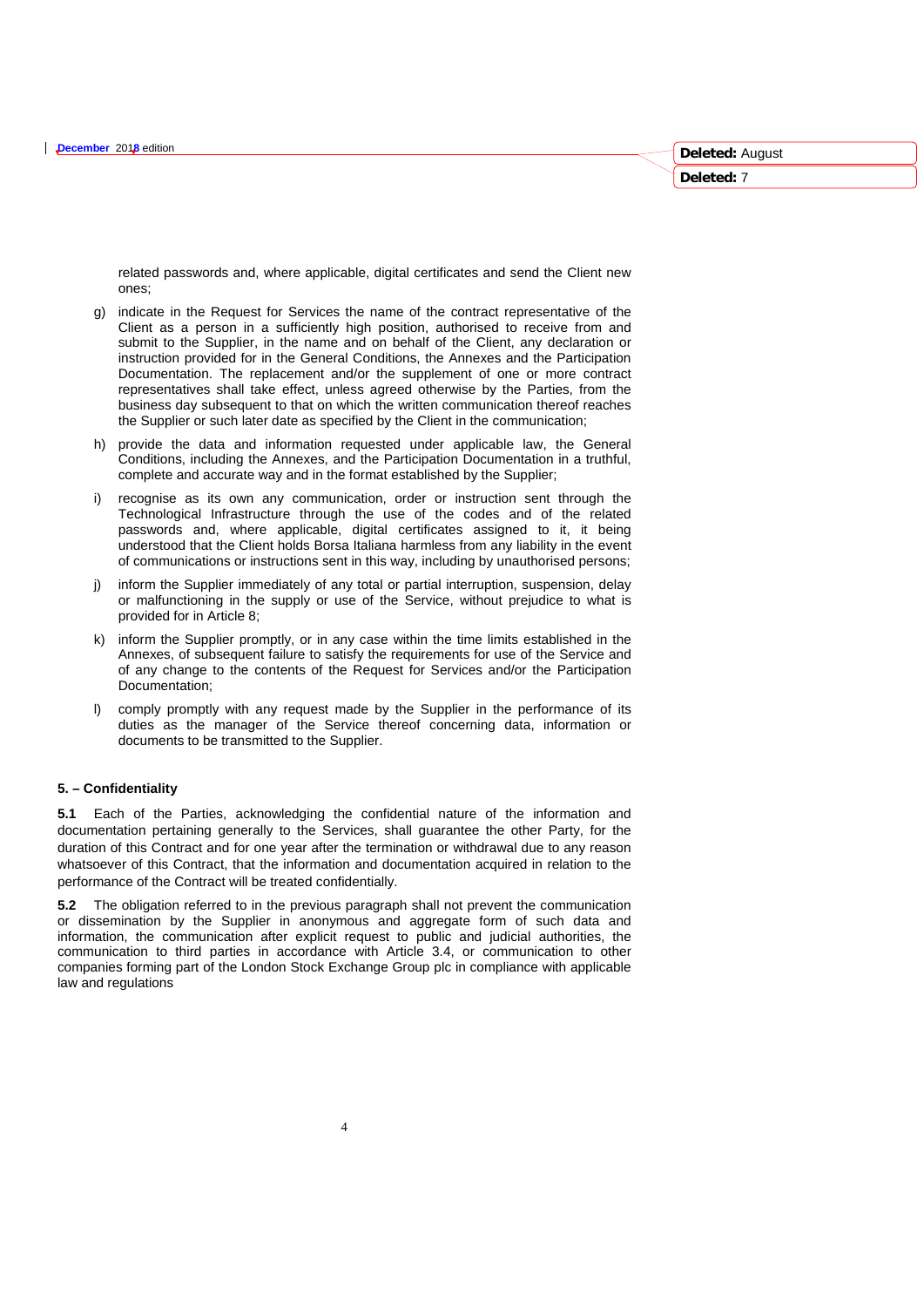#### **6. – Communications**

**6.1** The Supplier shall send the Client communications of a general nature and individual communications in the ways specified in the following paragraphs.

**6.2** Communications of a general nature (e.g. Notices) shall be made by means of the website of the Supplier, except in case of malfunctioning or unavailability of the website. In particular, in case of the obligation referred to in paragraph 4.1a) matter communicated by means of such website shall be understood to be known by the Client from the time it is posted on the website and shall become effective on the later date specified in the communication.

**6.3** Without prejudice to specific procedures laid down in the Annexes for particular communications, individual communications by the Supplier shall be reduced to writing and sent by registered letter with return receipt, telegram, , courier service or any other means permitting documentation of receipt.

**6.4** Without prejudice to specific procedures laid down in the Annexes for particular communications, the Client shall reduce its communications to the Supplier to writing and send them by registered letter with return receipt, telegram, courier service or any other means permitting documentation of receipt.

**6.5** Communications of an operational nature regarding the ordinary functioning of the Service may also be sent between the Parties electronically unless specified otherwise in the Annexes.

**6.6** Individual communications shall be sent by each of the Parties to the other Party to the addresses expressly specified by the Client in the Request for Services and those of an operational nature regarding the ordinary functioning of the Service to the addresses specified in the Participation Documentation.

**6.7** Communications referred to in paragraphs 3 and 4 shall be understood to be known by the other Party from the time of their receipt and shall become effective at the time specified in the General Conditions and the Annexes or, in the absence thereof, on the later date specified in the communication.

#### **7. – Amendments of the General Conditions and the Annexes**

**7.1** The Client acknowledges and accepts that the Supplier may modify or supplement any provision of the General Conditions, including the Annexes, without prejudice to paragraph 11.3.

**7.2** The Supplier shall inform the Client of such amendments by posting the text thereof on its website pursuant to paragraph 6.2 at least 15 (fifteen) calendar days before the effective date of the amendments. In such communication the Supplier shall specify the time within which the Client may exercise the right of withdrawal referred to in paragraph 11.3. In no case may such time be less than 10 (ten) calendar days from the date of the communication.

**7.3** As a matter of urgency consequent upon measures adopted by the authorities or for duly explained technical or operational reasons that shall be given, the time referred to in paragraph 2 may be reduced by the Supplier to a minimum of 5 (five) calendar days.

**7.4** Changes to the Price List, except for those in the Client's favour, shall be communicated in the manner specified in paragraph 2 with advance notice of not less than 30 (thirty) calendar days. The Supplier shall determine and communicate the effective date of changes to the Price List in the Client's favour.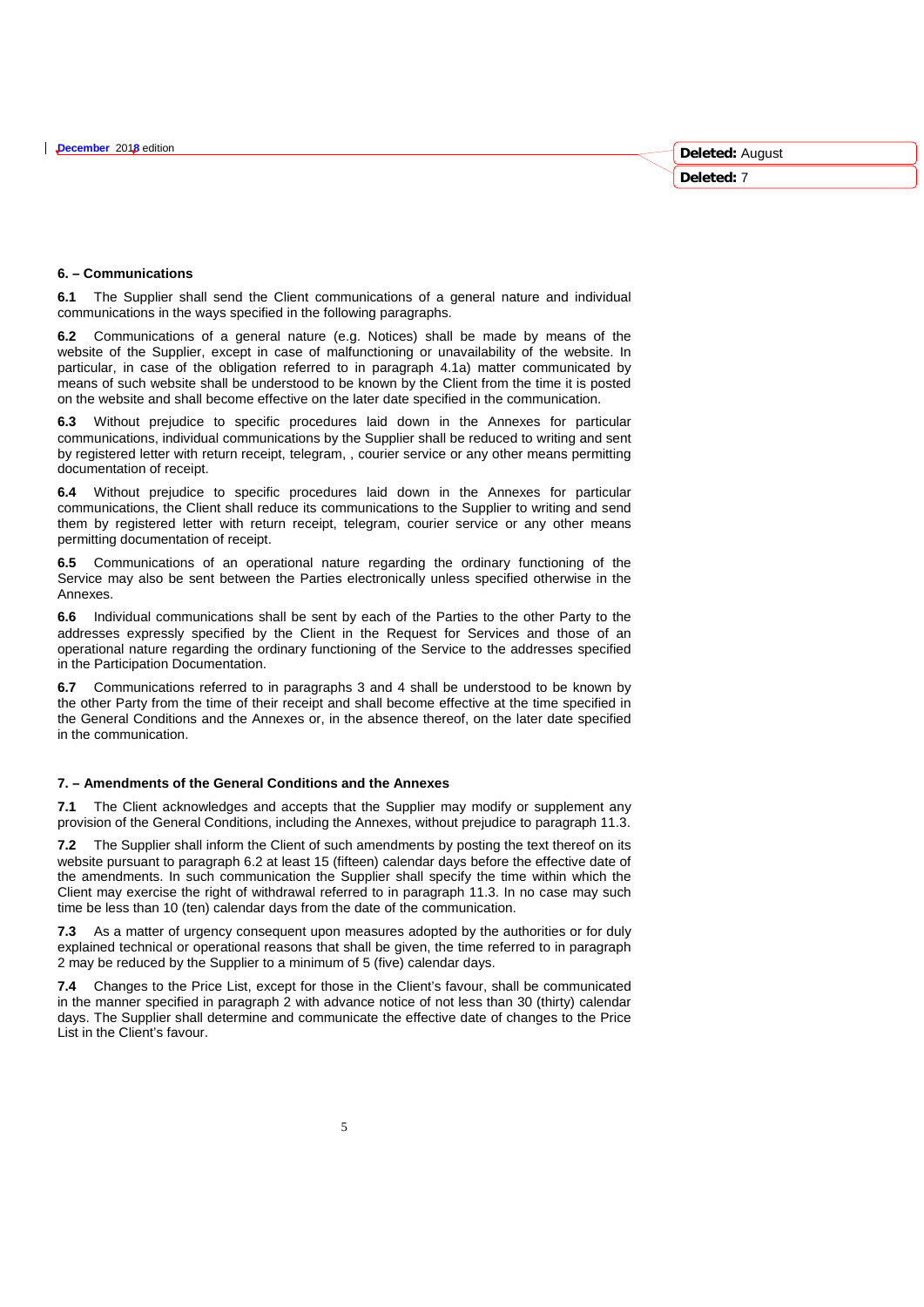**7.5** Notwithstanding the above paragraphs 7.2 and 7.4, the Supplier shall send an e-mail to the Client, to the address provided in the Request for Services, as modified and communicated to the Supplier, containing the notification of the changes on the website. In case of changes to the Rules or Service Manuals, the Supplier shall send the e-mail the same day of the notification of the changes through the website. In case of changes to the General Conditions and/or Price List, the e-mail shall be sent at least 1 (one) day before the notification of the changes through the website.

**7.6** In the cases referred to in the preceding paragraphs the Client may exercise the right of withdrawal from the Contract within the time and in the manner and with the effects specified in Article 11, paragraphs 3, 4 and 5.

**7.7** Additions to the General Conditions concerning the introduction and supply of new nonmandatory services shall not constitute amendments pursuant to and for the purposes of this article.

#### **8. – Liability**

**8.1** The liability of the Supplier shall exist, for any claim deriving from this Contract, only for losses that are the immediate and direct consequence of wilful misconduct or gross negligence on the part of the Supplier.

**8.2** The Client must send the Supplier a report within 10 (ten) calendar days, under penalty of foreclosure, from the day on which it became aware, or should have become aware using due diligence of the occurrence of a loss-producing event it deems should be indemnified by the Supplier. Failure to respect such time limit shall entail lapse of the Client's rights in this regard. The report shall contain a precise indication of the time at which the loss-producing event occurred, the circumstances under which it occurred and an assessment of the loss produced. The related supporting documentation, including in relation to the size of the loss incurred and consequent claim, must be received by the Supplier within 20 (twenty) calendar days of the expiration of the time limit referred to above.

**8.3** Without prejudice to any liability that the Supplier may have to the Client, the Client shall hereby hold harmless the Supplier, in the event of claims for damages consequent upon actions by third parties, including other Clients, from any claim made in relation to deeds or actions inherent in the performance of the Contract and shall authorise the Supplier to file a third-party claim against it pursuant to Article 106 of the Italian Code of Civil Procedure.

**8.4** The Parties agree that no liability shall exist for non-performance of obligations deriving from the Contract if such non-performance is due to events beyond the control of the nonperforming Party, including, but not limited to those caused by:

- a) wars, rebellions, terrorist attacks, earthquakes, floods, fires or other causes of force majeure;
- b) national or local strikes (including at company level);
- c) electrical outages or interruptions and/or malfunctioning of electronic data carrier services due to faults in data transmission lines provided by persons other than the Supplier or provided by third parties referred to in paragraph 3.4;
- d) impediments or obstacles caused by legislative or administrative measures or judicial acts.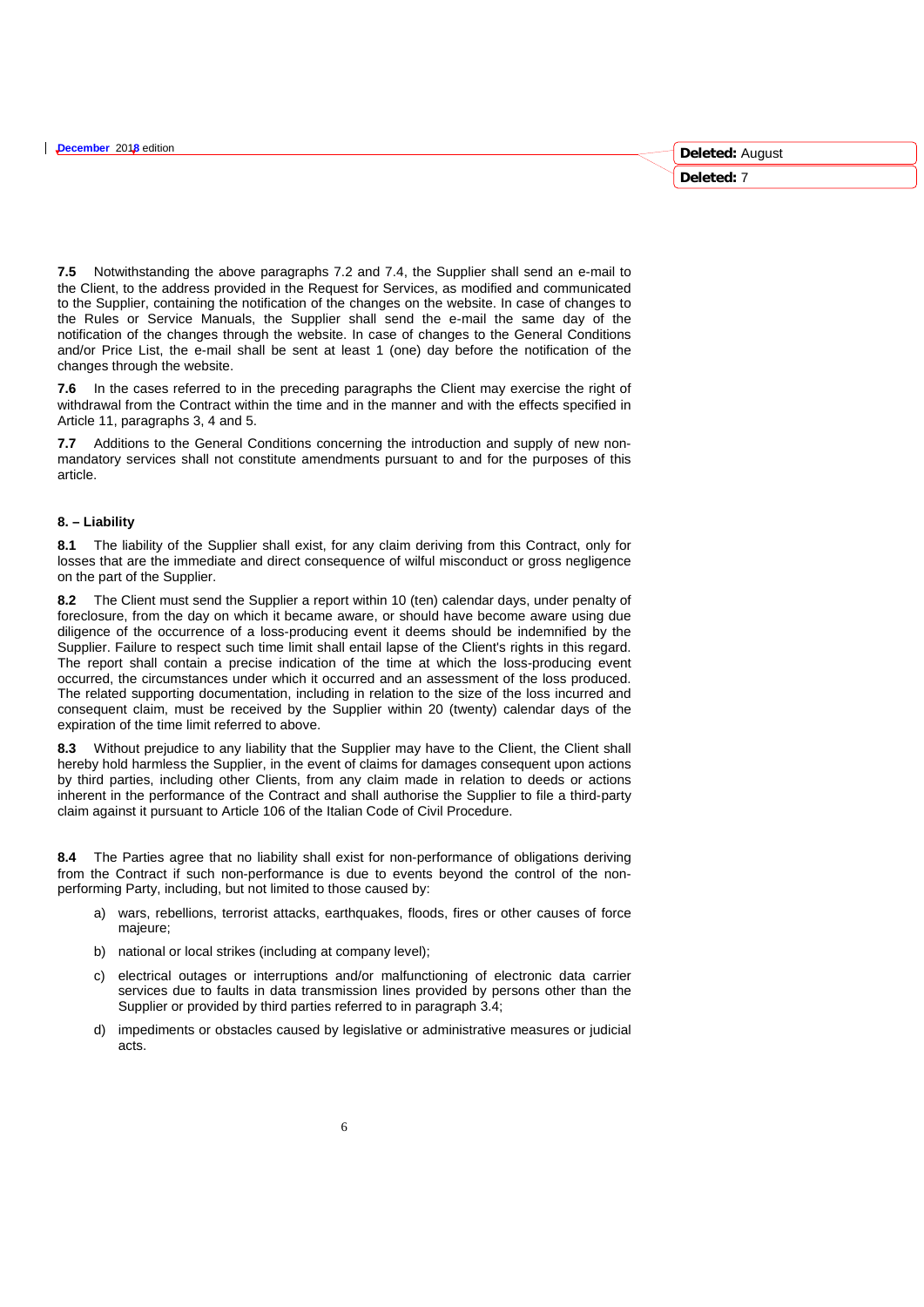**8.5** The Supplier is required to give effect to all the instructions issued by the authorities and/or by other persons they have authorised. This may lead to temporary suspensions and delays in the performance of the obligations of the Supplier or in their performance in special ways; the Client shall nonetheless be required to perform the obligations deriving from the Contract and pay the sums due to the Supplier.

#### **9. – Intellectual and/or industrial property rights**

**9.1** The Service and the related Data made available under licenses or sublicenses by the Supplier shall be used by the Client in compliance with the intellectual and/or industrial property rights of such Company and/or third parties as detailed in the General Conditions Part II.

## **10. – Fees**

**10.1** For the supply of the Service the Client shall pay the Supplier the fees set out in the Price List attached to the General Conditions Part II in the amounts, within the time and in the manner specified therein.

**10.2** Without prejudice to Article 12, if the Client fails to pay the fees due within the prescribed time, default interest shall be charged automatically on the amount in question without the need for a written notification at the highest three-month Euribor observed in the period the payment is overdue plus two percentage points.

**10.3** Without prejudice to the right to file a separate action for money had and received, the Client may not raise any objections, even in the event of interruptions or suspensions in the supply of the Service, aimed at avoiding or delaying payment of the fees due.

**10.4** The Client shall remain committed to paying any penalties applied in accordance with the Rules or the General Conditions Part II. The payment of penalties shall not preclude the possibility for the Supplier to demand strict performance and/or recover damages for any greater loss actually suffered.

# **11. – Duration of the Contract and withdrawal**

**11.1** This Contract shall be for an indefinite term.

**11.2** The Client shall have the right to withdraw from the Contract at any time by sending a communication, pursuant to paragraph 6.4, indicating the effective date of withdrawal; the communication must arrive at least 30 (thirty) calendar days before such date. Withdrawal shall not exonerate the Client, even in part, from the requirement to perform all the obligations entered into under the Contract or even indirectly deriving from enjoyment of the Service.

**11.3** By way of derogation from paragraph 2, in case of amendments referred to in paragraph 7, the Client may exercise the right of withdrawal from the Contract in the manner specified in paragraph 2 by giving the Supplier the relevant communication within the time established by the Supplier in the communication containing the text of the amendments referred to in paragraph 7.2. In case of amendments made pursuant to paragraph 7.3, the advance notice of withdrawal may be communicated up to 1 p.m. on the trading day for the Supplier preceding the effective date of the amendment.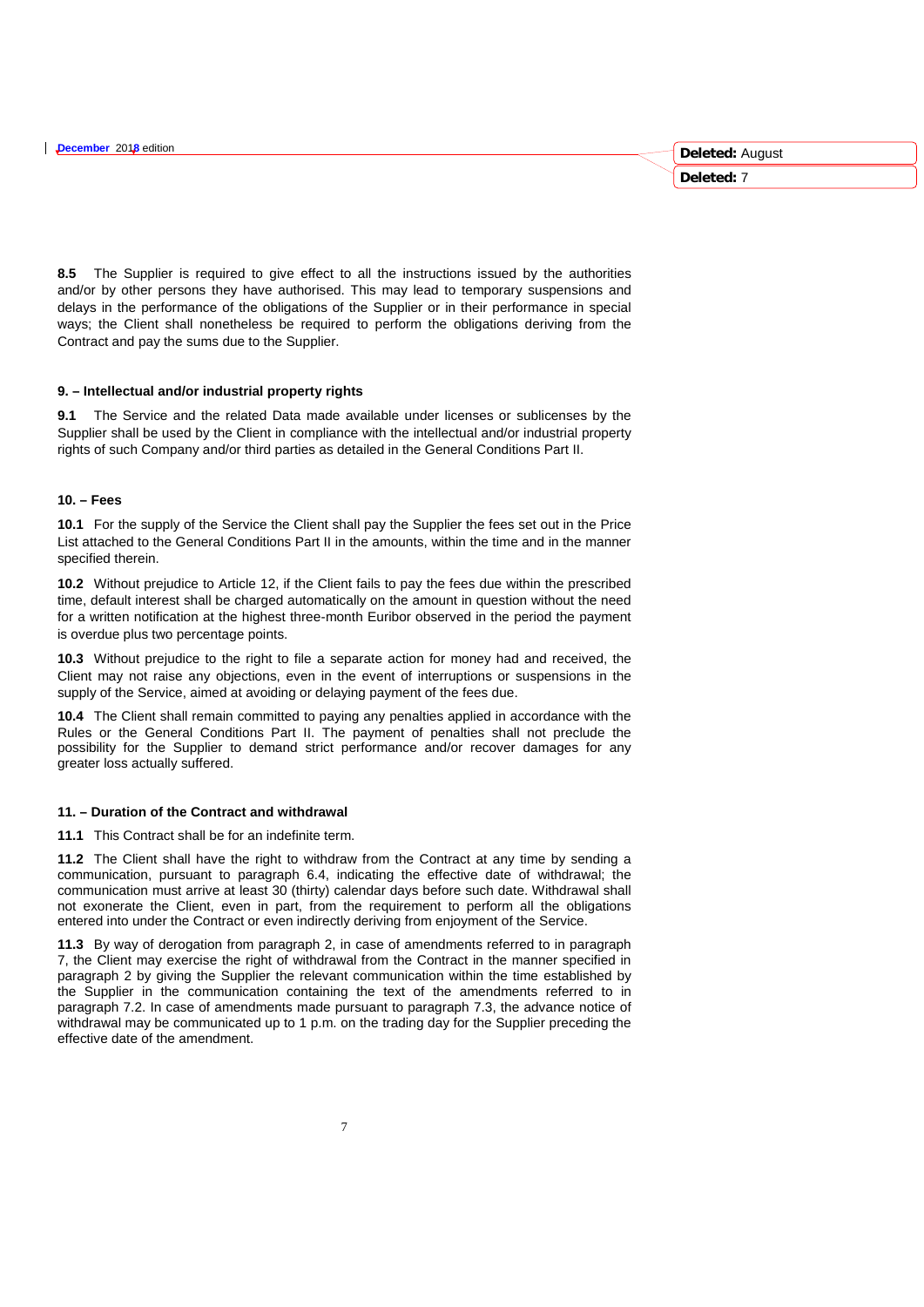**11.4** In all the cases of withdrawal referred to in paragraph 3 - provided the withdrawal becomes effective before the application of the amendments it is based on - the contractual conditions previously in force shall apply to the Client.

**11.5** If the withdrawal communication arrives after the expiration of the time limits specified in the preceding paragraphs, the withdrawal shall not take effect unless the Supplier waives the time limit established in its favour. The General Conditions Part II may specify cases in which withdrawal shall not take effect at the time indicated in the withdrawal communication.

**11.6** The Supplier may exercise the right of withdrawal, giving adequate advance notice, within the time limits and in the manner referred to in paragraph 6.2, only *erga omnes* and in cases of radical transformation of the Service, including as a consequence of measures adopted by the competent authorities or in case of termination of operation of the Service. In cases of withdrawal pursuant to this paragraph, the Supplier shall not be required to pay any penalty or indemnity or make any reimbursement.

#### **12. – Express termination clause**

**12.1** The Contract shall be understood to be terminated *de jure*, as provided for in Article 1456 of the Italian Civil Code, in the following cases:

- a) in the event of failure to pay fees within the prescribed time limits for more than 90 (ninety) calendar days;
- b) in cases of exclusion from the Service provided for in the Rules or the General Conditions Part II;
- c) in the case in which the performance of the Service ceases as a consequence of legislative or administrative measures.

# **13. – General provisions**

**13.1** The Contract and the General Conditions, including the Annexes, shall constitute the totality of the terms and conditions governing the Service and shall cancel and replace any earlier agreement and any oral or written communication made prior to the execution of the **Contract.** 

**13.2** The Contract and/or the rights and obligations deriving therefrom may not be transferred by the Parties to third parties. The Client shall hereby authorise the Supplier to transfer the Contract and/or the rights and obligations deriving therefrom in the event of the merger or acquisition of the Supplier with another company or the transfer of the business unit in question. In such cases the Supplier shall give the Client adequate advance notice.

**13.3** In the event of the merger or acquisition of the Client with another company or the transfer of the business unit which the Service refers to, the Client undertakes to give the Supplier at least 30 (thirty) calendar days advance notice of the effective date of the merger, acquisition or transfer for the purposes of the Contract. The Client shall remain liable - and likewise the acquiring company, the company resulting from the merger or the transferee - for any delay in giving such advance notice to the Supplier, including the case in which such delay leads to the Supplier having to suspend the Client, the acquiring company, the company resulting from the merger or the transferee as the case may be for the time needed for the performance of the tasks for which it is competent.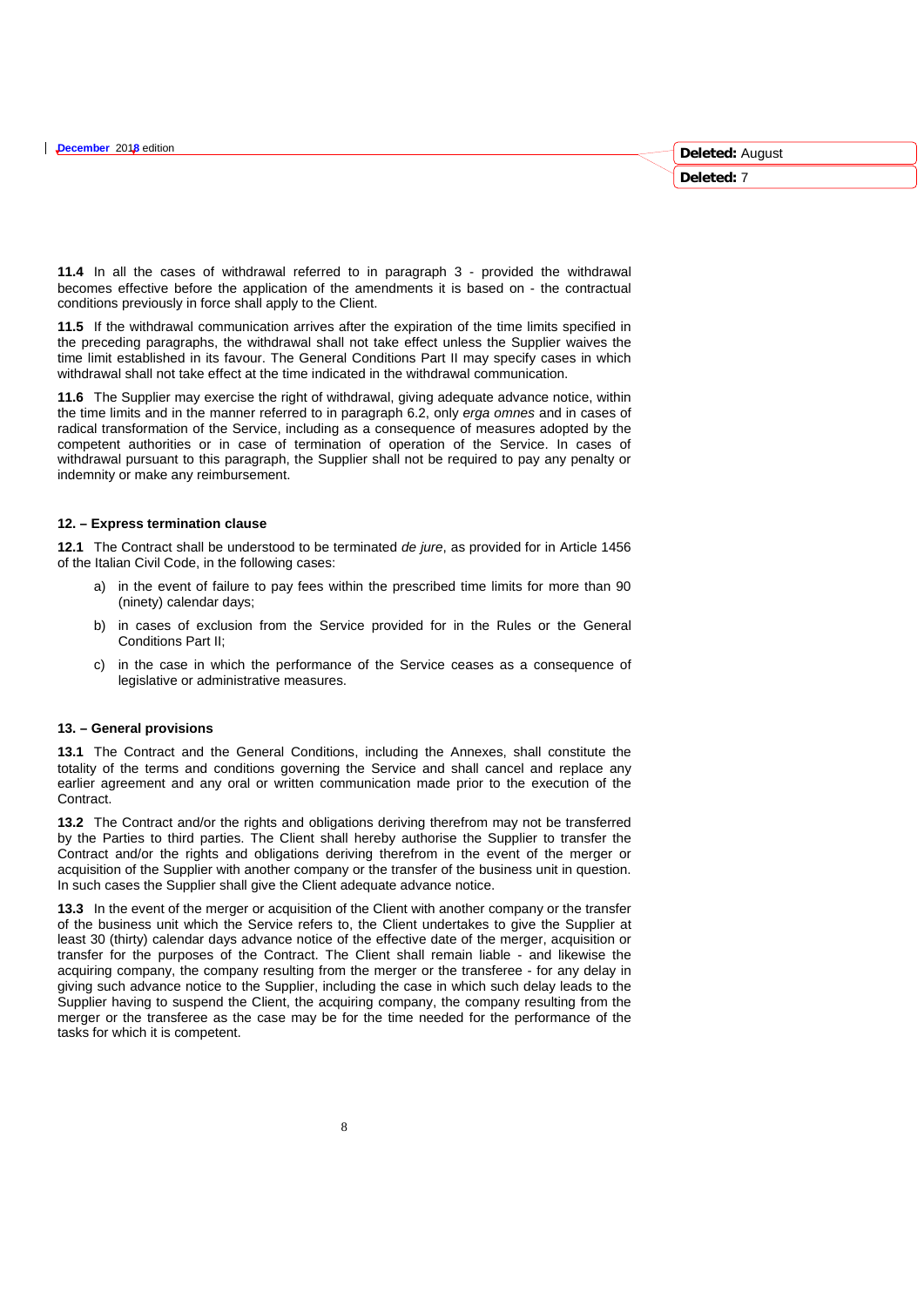**13.4** The omitted or late exercise of one or more of the rights pertaining to a Party under the Contract may not be understood to mean the Party in question has renounced the exercise of such rights.

**13.5** The version in the English language available on the web site of the Request for Services and the General Conditions, including the Annexes, are translations of the version in the Italian language. It is agreed that in the event of a discrepancy between the two versions, the version in the Italian language shall prevail.

**13.6** The Supplier and the Client assume all Traceability Obligations.

**13.7** In relation to the payments to be made pursuant to the present Contract, the Client, if it is a public contractor pursuant to decree law 50/2016 and subsequent amendments, to ensure the enforcement of Law 136/2010 and subsequent amendments, undertakes to communicate to the Supplier the identification bidding code (CIG) and, in case, the unique code of project (CUP).

**13.8** In particular, in fulfilling the Traceability Obligations, the Supplier will communicate to the Client:

- i. the bank accounts details or the payment systems to be used, also non exclusively, for the payments to be made by the Client pursuant to the present Contract;
- the personal details and the fiscal code of the persons delegated to operate on them, indicating the relevant role and powers, within 7 (seven) days from the creation of the accounts above (or, in case of existing accounts or payment systems already in force, within 7 (seven) days from their first use in relation to fees paid by the Client).

Any possible amendment of the information indicated in points (i) and (ii) above, will have to be communicated by the Client within 7 (seven) days from the occurrence.

The Client, in case of payment systems with direct debit on client's account, will communicate to the Supplier, the account number for the direct debit of the fees by the Supplier.

**13.9** Let it be understood that, save for possible derogations and partial exemptions to Law n. 136/2010, failure to use instruments suitable to permit the full traceability of the financial flows (for instance, bank or post transfer) and the failure to comply with any other Traceability Obligations, are ground to terminate the present Contract.

**13.10** The Supplier shall inform the Client and the Prefecture (territorial office of the Government of the province where the Client has its registered office) if it becomes aware of Traceability Obligations' breaches by its contractual counterparties, if any.

**13.11** According to the art. 17-ter of the Italian D.P.R. no. 633/72 (as subsequently amended and implemented), the Client (duly holder of an Italian VAT code/Tax identification code) declares if is subject or not to the "Split Payment" VAT regime and undertakes to communicate any change of such regime.

**13.12 According to the Law 27th December 2017 no. 205 and the Italian Tax Agency Measure 30 April no. 89757, as subsequently amended and implemented, related to the electronic invoice duty, the Client (residing or based in Italy), communicates the certified email (posta elettronica certificata or PEC) or the Addressee Code (Codice Destinatario), in order to receive the electronic invoice by the Interchange System (Sistema di Interscambio or SdI).**

**Formatted:** Font: Bold

**Formatted:** English (U.S.)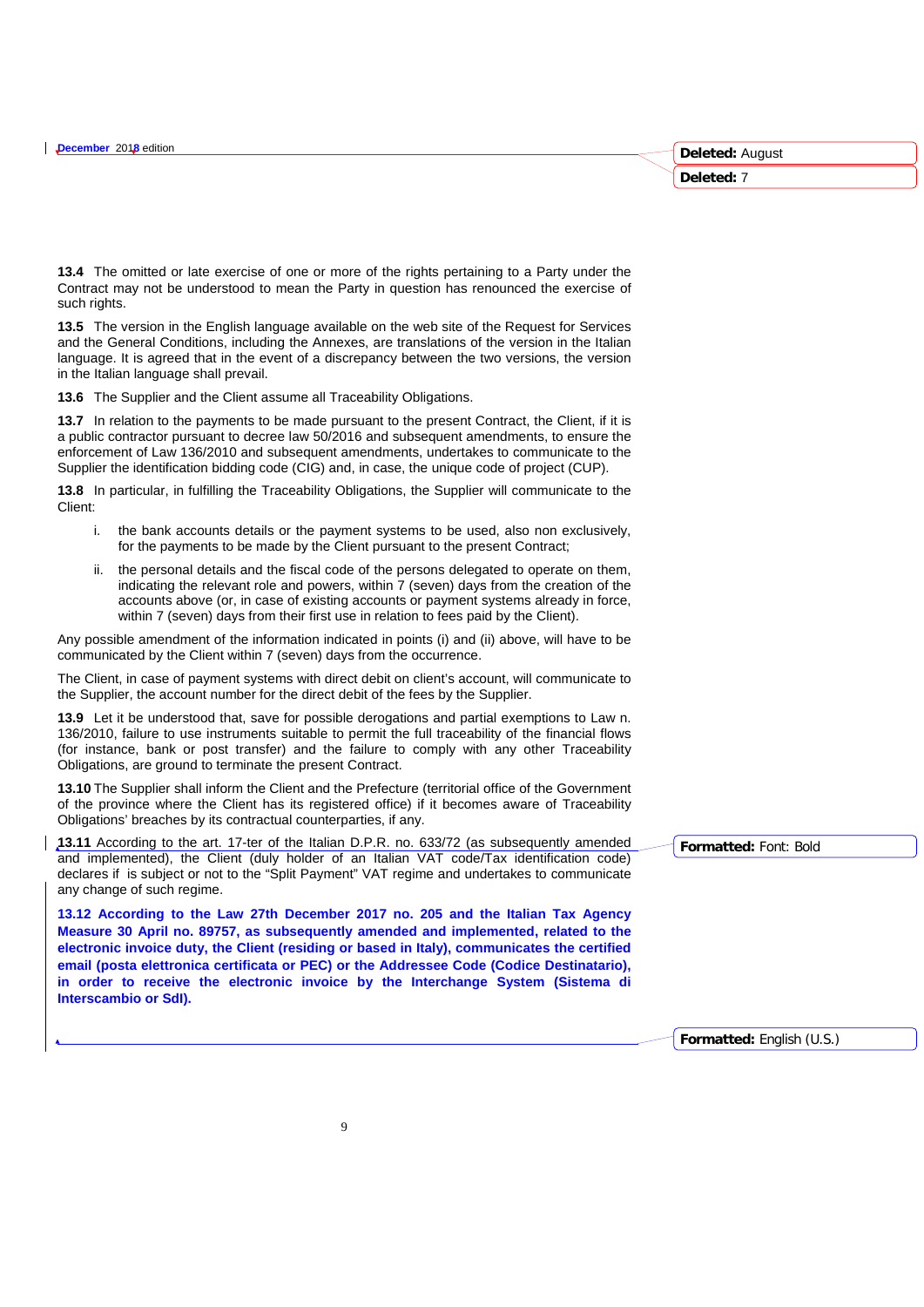# **14. – Disputes and compulsory arbitration**

**14.1** The Client and the Supplier shall attempt to resolve any problems that arise between them consequent upon the Contract through formal notices and bilateral meetings to find possible solutions.

**14.2** Disputes concerning fees and penalties referred to in Article 10 shall be settled by the Italian courts, with the Court of Milan enjoying exclusive jurisdiction in this regard.

**14.3** Any dispute other than those referred to in paragraph 2 that concerns or derives directly or indirectly from the Contract (including claims for damages) shall first be referred to an Appeals Board.

**14.4** The Appeals Board referred to in paragraph 3 shall be made up of three members appointed by the Board of Directors of the Supplier, which shall also appoint one of the members to be the chairman. The seat of the Appeals Board shall be at the Supplier. All the members of the Appeals Board shall be chosen from among independent persons of proven expertise in matters concerning financial markets. The appointment shall be for three years and be renewed. Where one of the members vacates the position before the expiry of the term of his appointment, the Board of Directors of the Supplier shall appoint a substitute; such appointment shall be for a term equal to the remainder of the term of office of the other members of the Appeals Board.

**14.5** The Appeals Board shall render a reasoned opinion in accordance with law within 30 (thirty) days of the date the dispute was referred to it subject to affording the Parties an opportunity to state their cases in the meantime. The chairman of the Appeals Board may, in agreement with the other members of the Board, entrust the examination of the question to a single member of the Board. The proceedings shall be conducted in the Italian language.

**14.6** The opinion of the Appeals Board shall be notified promptly to the Parties in writing. It shall not be binding on the Parties and where one of the latter initiates arbitration pursuant to paragraph 7, it shall not be binding on the arbitrators appointed, who shall have the broadest prerogatives and powers to re-examine the entire dispute without any preclusion. The fees of the members of the Appeals Board shall be borne by losing party.

**14.7** Any disputes between the Supplier and the Client concerning and/or consequent upon the Contract that have not been settled by the Parties accepting the opinions of the Appeals Board referred to in the preceding paragraphs shall be submitted to an Board of Arbitration made up of three members. The Party requesting arbitration shall send the other Party, in the manner provided for in the first paragraph of Article 810 of the Italian Code of Civil Procedure, a document containing the declaration of its intention to begin arbitral proceedings, with an indication of the disputed matter and the name of its arbitrator. Within 20 (twenty) days of such notification the other Party must designate the second arbitrator in the same manner; in the event of its failing to do so, the second paragraph of Article 810 of the Italian Code of Civil Procedure shall apply. Within 20 (twenty) days of the notification to the Party requesting arbitration of the document containing the designation of the second arbitrator, the arbitrators so designated - each duly informed by the Party that designated him/her - shall proceed by mutual consent to appoint the third arbitrator, who shall act as chairman. In the event of delay and/or failure to agree within the time referred to above, either of the Parties may apply to the President of the Court of Milan to designate the second arbitrator and/or the third arbitrator. Arbitrators shall be substituted in the same way as they are appointed. The proceedings before **Deleted:** August **Deleted:** 7